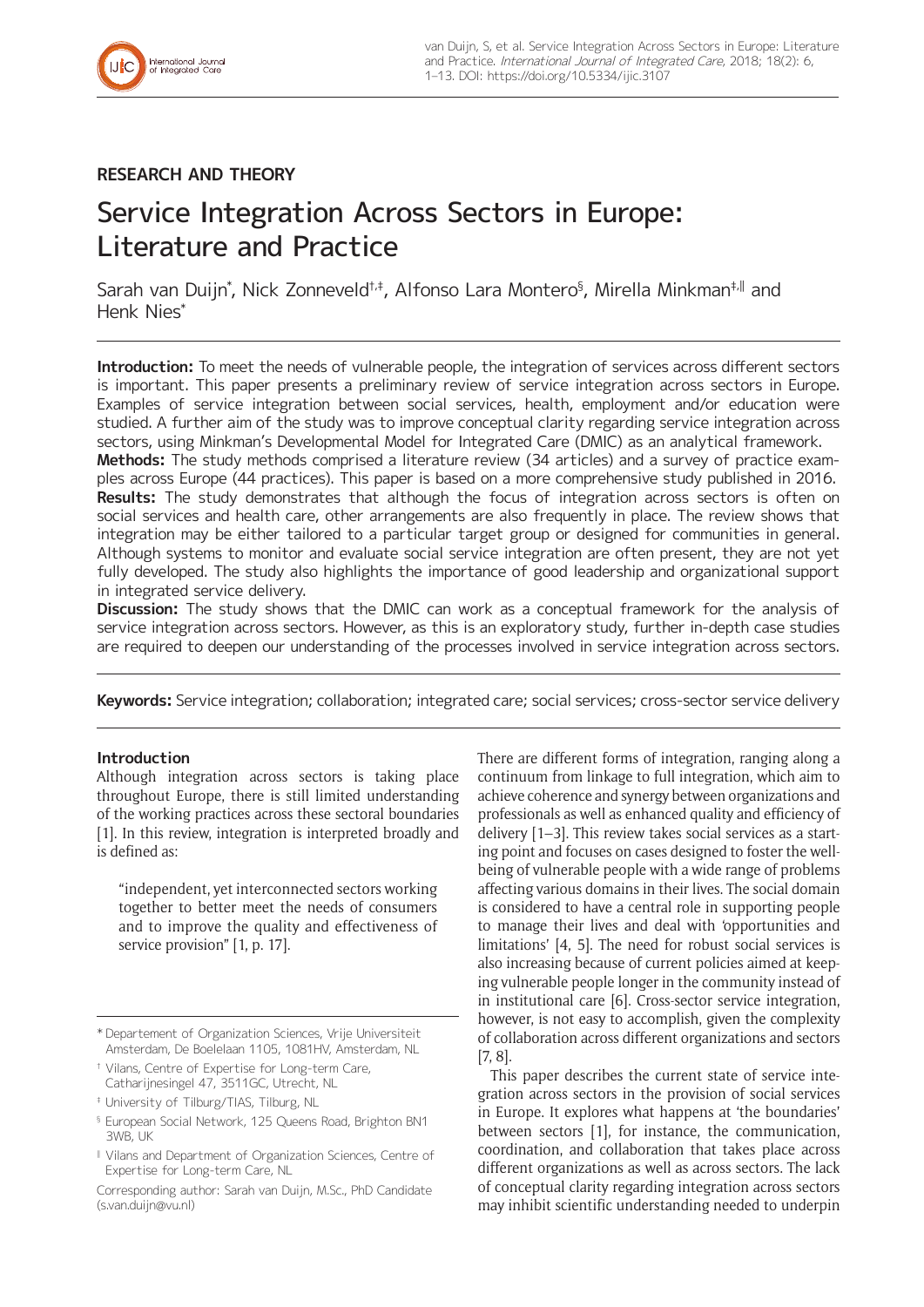policy decisions and conversations among researchers, policy makers, and practitioners [1]. The use of a conceptual model can help to clarify the process and structure of service integration across sectors. This paper therefore also explores whether and how integration can be understood across sectors by applying similar concepts, processes and mechanisms used within the framework of integration in health care. The aim of this paper is to explore whether practices of integration across sectors – in this case social services, health, employment and education – can be analysed according to the key elements of the Development Model for Integrated Care (DMIC) [9]. This model has been developed and validated in several fields within the health sector. It has the advantage of being generic, i.e. it does not focus on a specific target group or type of support or care, but also takes inter-organizational and inter-professional processes into consideration. Also, the DMIC has been used in several international projects which have shown it to be applicable in different contexts.

# **Theory and methods**

Research was carried out to identify current developments in the delivery of integrated social services across Europe. The integration between social services and one or more of the sectors: health care, employment or education was investigated. The study 'Integrated social services in Europe' consisted of an overview of recent developments in social welfare, a summary of legislation and policy frameworks, a literature review, and an assessment of practices in various European countries [10]. This paper presents the results of the literature and practice reviews.

The DMIC was used as the initial analytical framework to help identify seven questions that formed the basis of the literature and practice reviews. This validated model was selected because of its generic character and because it permits both a conceptual approach and a practical description of activities that are relevant for integrating services. Also, its current use in a number of international projects has shown it to be applicable in different contexts. Other models, such as the Rainbow Model may also be of value because of their focus on integration, however they do not offer well-defined activities in addition to a conceptual framework [11]. The (Expanded) Chronic Care model has been adopted widely on an international scale, and although it is a conceptual model with relatively welldefined activities, the focus is on people with chronic conditions and population health [12, 13].

The DMIC model (**Figure 1**) describes the most relevant activities for service integration [9]. This model comprises 89 elements, which are described as activities relevant to the development and implementation of integrated care (e.g. the provision of understandable and person-centred information). According to the DMIC, the extent of practice integration correlates with the number of elements of integrated services identified. The activities are grouped into nine clusters as follows:

1. Person-centeredness (originally client-centeredness): the development of integrated services and information flow which is tailored to a particular individual or target group.

- 2. Delivery system: the chain of logistics pertaining to the practice. This cluster focuses on the mechanisms and processes that are in place to streamline the provision of the service.
- 3. Performance management: the measurement and analysis of the outcomes of the service(s) delivered and subsequent feedback to manage and improve performance of delivery.
- 4. Quality care: the quality of design of the practice including elements such as adherence to evidencebased guidelines standards, and the needs and preferences of service users. In this study, the clusters for performance management and quality care have been combined since they both address measurement, standardization and evidence.
- 5. Result-focused learning: the presence of a learning climate in the practice which encourages continuous improvement.
- 6. Inter-professional teamwork: inter-disciplinary teamwork for a defined target group achieved through the collaboration of professionals working across the delivery chain of the service.
- 7. Roles and tasks: effective collaboration at all levels based on clear definitions of individual expertise, roles, and tasks. Given the close relationship between inter-professional teamwork and roles and tasks, the findings from both clusters have been combined.
- 8. Commitment: collaborative working practices based on clear goals and awareness of inter-dependencies and domains.
- 9. Transparent entrepreneurship: capacity for innovation, leadership responsibilities, and financial agreements regarding integrated care.

Early in 2015, the databases 'PubMed' and 'EBSCO' were searched for European studies on social service integration using combinations of search terms such as 'integration,' 'integrated care,' and 'shared social services' (see **Table 1**). The initial search was based on review studies and evaluations from examples of integration in Europe. The aim was not to carry out an exhaustive review, but to identify literature in which the processes and mechanisms behind service integration, and social services in particular, were addressed. As the flowchart indicates (see **Figure 2**), the searches identified 60 publications which presented (review) studies or narratives on social service integration and these were included in the analysis for study 'Integrated social services in Europe.' Since the focus of the present paper is the analysis of empirical studies of service integration, the inclusion criteria were narrowed to exclude non-peer reviewed and review studies from the initial search results. The studies included in this paper therefore met the following criteria: (1) European examples, (2) cross-sectoral integration that includes the social sector, (3) studies published in the period 2010–2015, (4) studies presenting empirical evidence based on actual cases, (5) peer-reviewed publications in English. The 34 articles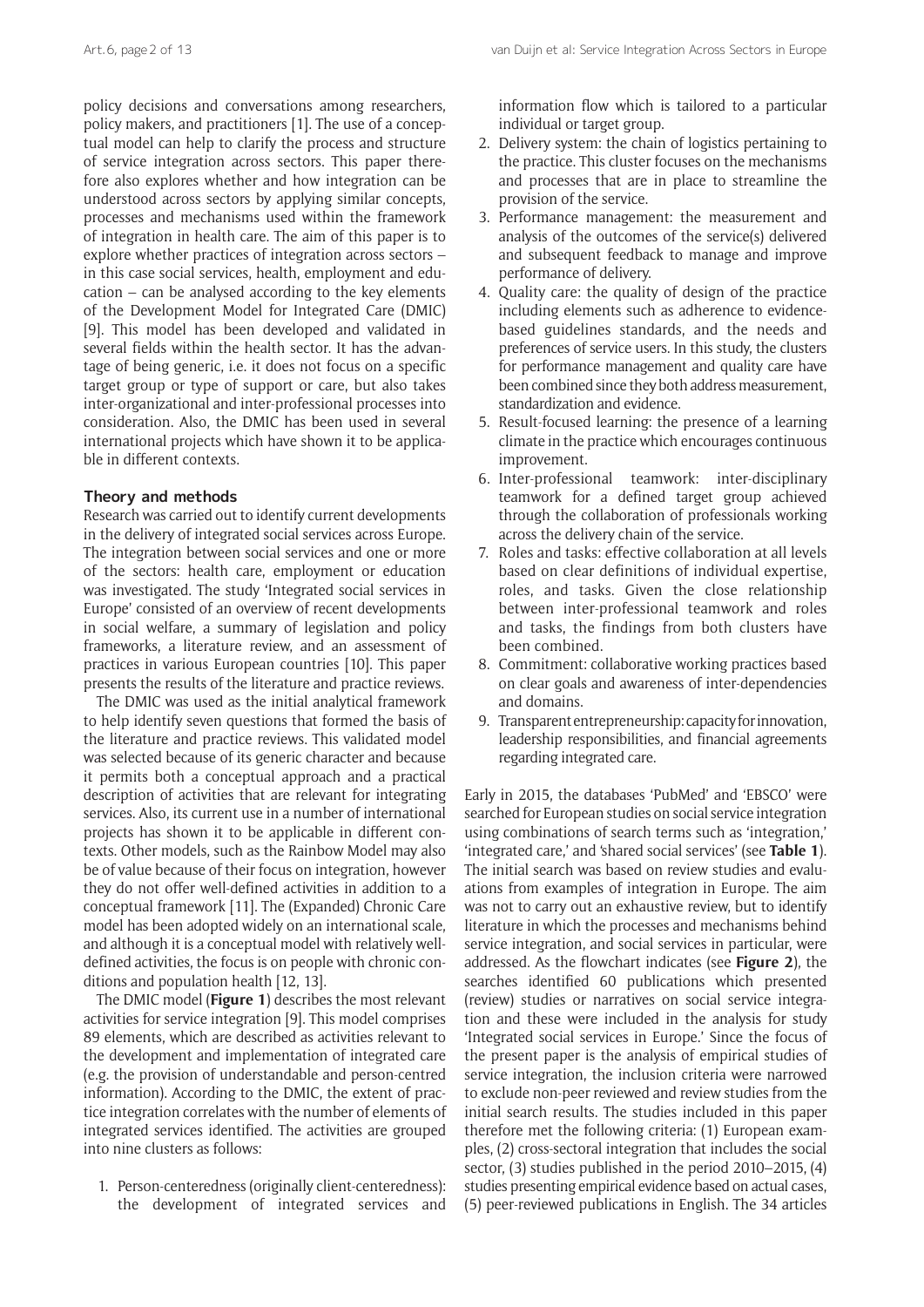

**Figure 1:** Development Model of Integrated Care (DMIC) [9].

# **Table 1:** Search term combinations.

| Database | Search term                                               |
|----------|-----------------------------------------------------------|
| Pubmed   | Shared Social Services & Health & Europe                  |
| EBSCO    | Social services & joint working                           |
| EBSCO    | Social services & education & partnerships                |
| EBSCO    | Social services & employment & whole system               |
| EBSCO    | Social services & holistic                                |
| Pubmed   | Shared Social Services & Education & Europe               |
| EBSCO    | Public services & integration                             |
| EBSCO    | Social services & employment & intersectoral              |
| Pubmed   | Integrated services & Social Sector & Europe              |
| EBSCO    | Social services & education & whole system                |
| Pubmed   | Social services & integrated working & public authorities |
| Pubmed   | Social services & integrated services & Europe            |
| EBSCO    | Social services & education & integrated working          |
| EBSCO    | Social services & education & intersectoral               |
| EBSCO    | Social services & employment & joint working              |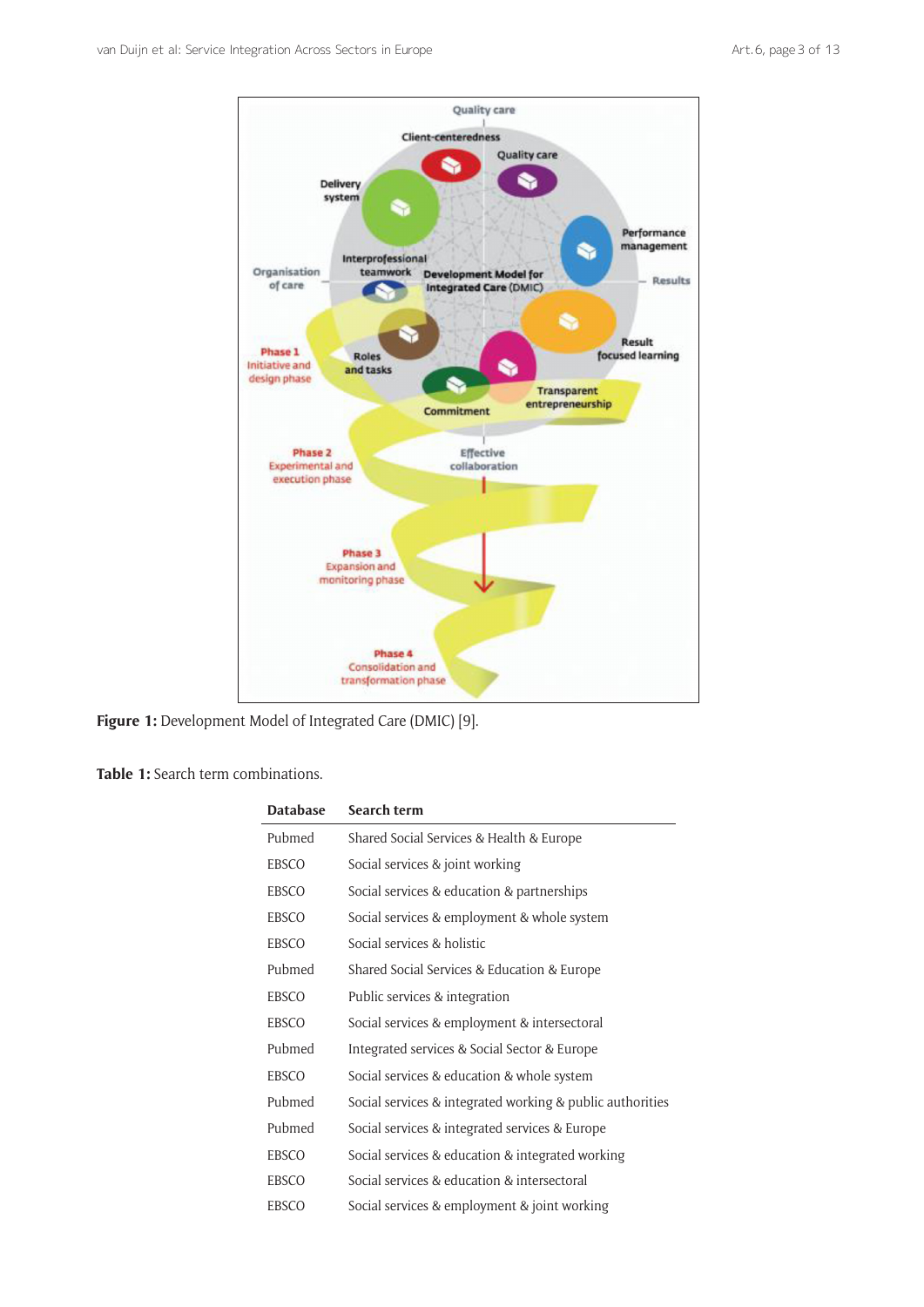included in this review were coded in MaxQDA and analysed according to the clusters of the DMIC.

The survey of practices was performed in the period April to September 2015 by contacting the members of the 'European Social Network' (ESN), which brings together 125 public social services organizations in 34 European countries. Participating members completed a template based on seven open questions formulated in line with the



**Figure 2:** Flowchart literature review.

nine clusters of the DMIC (see appendix I). The template also included contextual questions e.g. to describe the relevant policy, triggers for integration, and sustainability of the practice. Of the 47 templates received, 44 were sufficiently complete to be included in the study. In the remaining three templates, the answers were either incomplete or missing. An overview of the literature included and practice examples is presented in Appendix II.

The data was coded using the DMIC clusters. All data was coded using a key based on the clusters of the DMIC [9], (Appendix III). The coding was performed by SD (literature) and NZ (practices) and supervised by MM and HN. SD and NZ continuously reviewed each other's codes. Any ambiguities and contradictions were discussed until consensus. Any discrepancies between SD and NZ were resolved by discussion with MM and HN. Finally, the results from the literature and practice reviews were compared and analysed per cluster of the DMIC by SD and NZ and reviewed by MM and HN.

# **Findings**

The reports from practices and articles revealed comprehensive service integration across sectors (see **Table 2**). The scope of the literature findings was narrow; most studies focused on health and social services integration, and there were only a few examples of integrated services involving one or more other sectors. The practice review provided a broader picture: it not only demonstrated that service integration occurs across Europe, but also that various combinations of sector integration are in place.

**Table 2:** Integration across sectors in scientific articles and practices.

| Social services and |                                         | <b>Articles</b><br>$N = 34$ | <b>Practices</b><br>$N = 44$ |
|---------------------|-----------------------------------------|-----------------------------|------------------------------|
| One sector          | Health                                  | 21                          | 8                            |
|                     | Education                               |                             | 3                            |
|                     | Employment                              | 1                           | 3                            |
|                     | Other                                   |                             | 2                            |
|                     | Subtotal                                | 22                          | 16                           |
| Two sectors         | Health & education                      | 4                           | 4                            |
|                     | Health & employment                     | 2                           |                              |
|                     | Health & other                          | $\overline{2}$              | 4                            |
|                     | Education & other                       |                             | 2                            |
|                     | Subtotal                                | 8                           | 10                           |
| Three sectors       | Health & education & employment         | 2                           | 3                            |
|                     | Health & education & other              | 1                           | 6                            |
|                     | Health & employment & other             |                             | 2                            |
|                     | Education & employment & other          |                             | 4                            |
|                     | Subtotal                                | 3                           | 15                           |
| Four sectors        | Health & education & employment & other | 1                           | 3                            |
|                     | Subtotal                                | 1                           | 3                            |
|                     | Total                                   | 34                          | 44                           |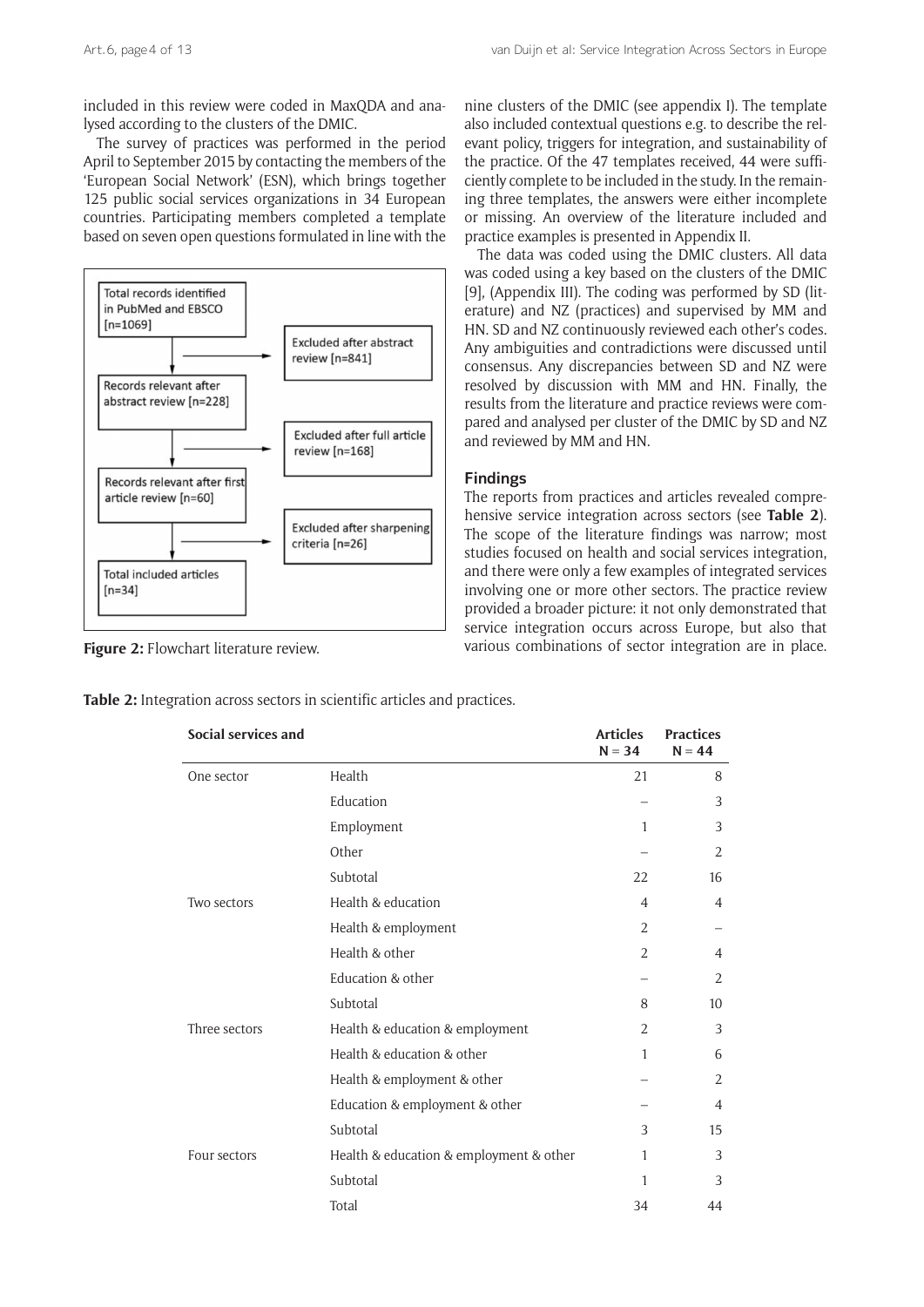It also demonstrated that the DMIC was applicable as a descriptive tool for service integration between the social domain and other sectors.

The literature search identified studies from a limited number of countries. The majority came from English speaking countries (see **Table 3**). This may be partly explained by the fact that only articles in English in peerreviewed journals were included. The practices provided more examples of the current state of play across different European countries.

To determine whether integration across sectors can be analysed by the DMIC, statements relating to the nine clusters were coded in the publications included (see **Table 4**). The frequency with which the cluster elements appeared in the articles suggests that the DMIC describes features of service integration across sectors that are relevant to those used in practice.

Given that the practice template was based on the DMIC, each cluster was discussed in nearly all of the responses. The clusters appear to have analytical value beyond the field of health care. To investigate this finding, the clusters described below were also analysed separately for the literature review and the practices review. Since the cases reported in the literature and the practice responses were described in varying levels of detail, the analysis below presents the findings at an aggregated level and does not contain specific details of the various cases and practices.

## **Person-centeredness**

Literature review. Most of the examples reported in the literature aim to tailor their services to a particular target or client group. Practitioners aim to take a 'holistic' and 'empowering' approach to service delivery, meaning that the person is perceived as a partner in service delivery and is closely involved in the process [14, 15]. Interestingly, this holistic approach can also include focus on a community or group of services users. Eight out of 34 services do not target a particular group, but a geographical area in order to improve the overall health of a community.

There are advantages associated with tailoring a service to an individual as well as to a community or group, as shown by user satisfaction [14] and wellbeing [16, 17]. Examples of actions that are helpful in pursuing this aim include defining a clear target group [18], creating connections between different sectors [19], and between members of a community and practitioners [20, 21]. However, tensions may exist between different goals of a practice, for instance, between practitioner coordination and service user involvement [22].

The literature also indicates that even when services intend to be person-centred, in reality, this may not be achieved. This may be due in part to the interests of an organization, such as set targets for volume and costs. These targets may be contrary to the interests of service users, such as practitioners working in a responsive way [23, 24]. Power-related issues embedded at a societal level may also prevent implementation of a person-centred practice, for instance between policy makers and community representatives from disadvantaged areas [25].

**Table 3:** Examples of service integration across sectors in included scientific articles and practices.

| Country           | <b>Articles</b><br>$(N = 34)$ | <b>Practices</b><br>$(N = 44)$ |
|-------------------|-------------------------------|--------------------------------|
| Belgium           |                               | 3                              |
| Bulgaria          |                               | 1                              |
| Denmark           | 4                             | 3                              |
| Finland           |                               | 6                              |
| France            |                               | $\overline{4}$                 |
| Germany           |                               | $\overline{2}$                 |
| Greece            |                               | 1                              |
| Hungary           |                               | $\overline{2}$                 |
| Iceland           |                               | 1                              |
| Italy             |                               | 3                              |
| Netherlands       | $\overline{2}$                | $\overline{2}$                 |
| Poland            |                               | 1                              |
| Romania           |                               | 1                              |
| Slovenia          |                               | 1                              |
| Spain             | 1                             | 5                              |
| Sweden            | 5                             | 3                              |
| United Kingdom*   | 9                             | 5                              |
| -England          | 10                            |                                |
| -Northern Ireland | 1                             |                                |
| -Scotland         | 3                             |                                |
| -Wales            | $\overline{\mathcal{L}}$      |                                |
| Total             | $37**$                        | 44                             |

\* 9 articles only mentioned UK, no further specification.

\*\* Three of the articles discussed articles in multiple locations  $(1 \times$  The Netherlands and Denmark,  $1 \times$  England and Scotland,  $1 \times$  England and Wales).

**Table 4:** Reported clusters in articles.

| Cluster                      | <b>Present</b> |  |
|------------------------------|----------------|--|
| Inter-professional teamwork  | 97% 33         |  |
| Delivery system              | $94\%$ 32      |  |
| Transparent entrepreneurship | $91\%$ 31      |  |
| Person-centeredness          | 85% 29         |  |
| Commitment                   | 76% 26         |  |
| Roles & tasks                | $62\%$ 21      |  |
| Performance management       | 56% 19         |  |
| Quality care                 | $50\%$ 17      |  |
| Result-focused learning      | 10<br>29%      |  |

Practice review. Most of the organizations that completed the template describe ways in which their practices aim to facilitate person-centeredness: 68% of the practices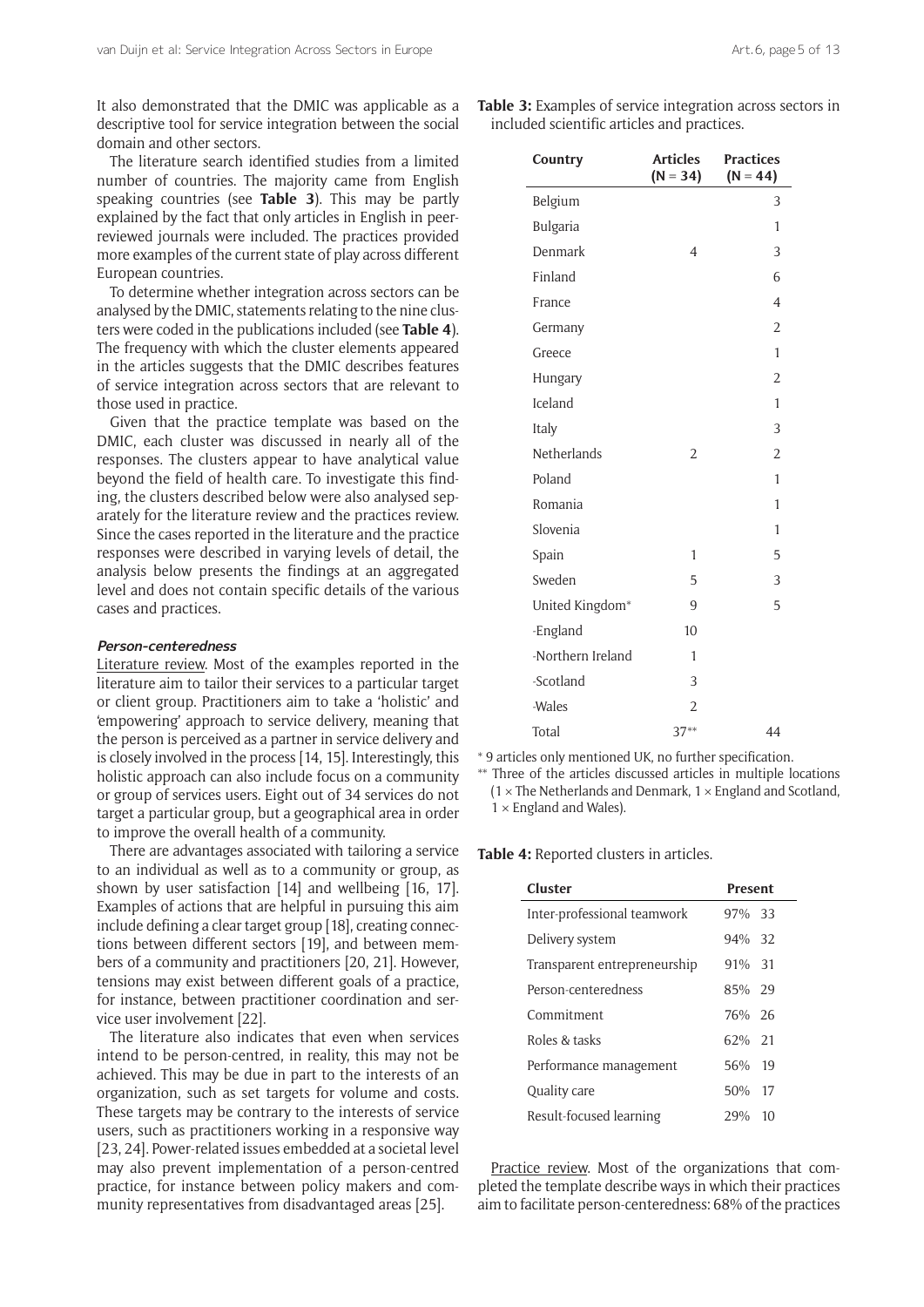provide targeted, clear and relevant information to their service users and to families. 64% of the practices contact their users personally, by telephone or through face-toface conversations. For instance, the Recovery practice in Denmark [P12], a project that brings together people with mental disabilities, has an emergency phone line so that service users can get in touch directly with their caregiver.

However, communication is just one aspect of personcentred service delivery and the practices describe the personalization of work or care plans as more far-reaching. In fact, 39% of the practices create personalized plans based on the unique situations of the service users and their families. In 71% of these examples, service users are involved in the design of their own plan. Service users actually co-produce the services with the professionals involved through such activities as shared decision-making about interventions. For instance, the Youth Guarantee Scheme in Pas-de-Calais in France [P15], a practice that guides vulnerable young people to personal autonomy, assists service users to set their own goals and devise their own action plan. This self-made personalised career plan forms the starting point of their training programme towards entering the labour market.

Taking a step further, some practices involve service users in the design and implementation of their integrated services. In 16% of the practices, regular input and feedback sessions are organized with service users. Meetings are held in 16% of cases, but social media may also be used (5% of total). In the Kent Integrated Care Pioneer Programme [P23] in the UK, professionals involve service users by organizing focus groups to discuss changes implemented. The professionals on the programme also communicate with users through tweet chats on Twitter, to promote learning and engagement.

Comparison. Both the literature and practice review indicate that integrated services often set out to design a person-centred practice (mentioned in 85% of the literature and 68% of the practice examples) and aim to meet certain needs of a specific target group. In addition, they customise service plans to individual requirements, and in a number of cases actively involve service users in designing and implementing service delivery at individual and group levels.

# **Inter-professional teamwork & roles and tasks**

Literature review. Since integrated service delivery involves collaboration between organizations from diverse sectors, inter-professional teamwork is essential, and indeed teamwork was mentioned in all of the articles. The only article that does not specifically discuss inter-professional working is by Smith et al. [18], who describe the practice from a users' point of view. From an integration perspective, inter-professional teamwork is key, since it is not only professional and organizational boundaries that need to be crossed, but sectoral boundaries as well [25, 26].

Although it is advantageous to have a diversity of actors involved in an integrated service, the different organizational and sectoral backgrounds can also make the process challenging. Being involved in a joint practice may improve relationships and communication between

practitioners across sectoral boundaries, thus increasing the options available to service users [27, 28]. At the same time, increasing the number of sectors involved also complicates the decision-making process and makes a service less flexible [29]. Moreover, even if collaboration is intended, this does not necessarily translate into action; the people involved may be reluctant to change their working methods [30–32]. When the actors do collaborate, other clashes can emerge, such as diverging interests of the practitioners involved, which may lead them to prioritize the goals of their own organization above those of the team [15, 25, 33]. Being involved in a collaborative practice can also lead to practitioners being excluded by their own organization, creating a perception of "us and them", for instance, if conflicts emerge while trying to implement new methods in the home organization [17].

The literature indicates that it is essential to consider relational and communicative aspects when establishing inter-professional teamwork. Actors may be reluctant to engage in an integrated practice if they fear the erosion of their 'own' role [34] or if are not allowed to use their complete skills set [35]. Moreover, in addition to a lack of knowledge and understanding about each other's role [17], practitioners may struggle to make sense of their own roles, for instance due to lack of clarity or conflicting expectations within the new environment [14, 23, 24].

The literature also describes measures to cope with the complexities involved in establishing inter-professional teamwork. In five articles, co-locating collaborating professionals is mentioned as helpful for inter-professional working, as it increases social interaction, relationships and trust [19]. It can also enhance opportunities for communication and information exchange [26, 27, 34, 36]. In another example, clarification of the processes used in the practice also clarified the roles within these processes [37]. The practice may decide to appoint a 'champion,' who is responsible for coordinating the practice and addressing any difficulties that arise when working together [30, 38]. Another approach is the creation of a virtual team designed to improve both communication and understanding about different professional roles [26]. It is also noted that organizing inter-professional teamwork and adapting to changing roles takes time [34, 39].

Practice review. Professionals work together in different ways, depending on their aims and target groups. However, also some common working concepts can be seen in the practices. Firstly, in many cases professionals follow a case-management approach (48%), often supported by tools and agreed working methods. An example of this comes from Northern Ireland [P43], where a health or social care professional completes the assessment of frail older people and assigns a 'key worker' who functions as the single contact person for the service user. This person also co-ordinates the actions identified in the assessment. Secondly, in 32% of the cases reviewed, professionals work in multidisciplinary teams. For instance, in the Icelandic home services practice [P26], health and (public) social care professionals work together in planning home care for the elderly. Taking this a step further, in the Finnish Clubhouses model [P5] the service users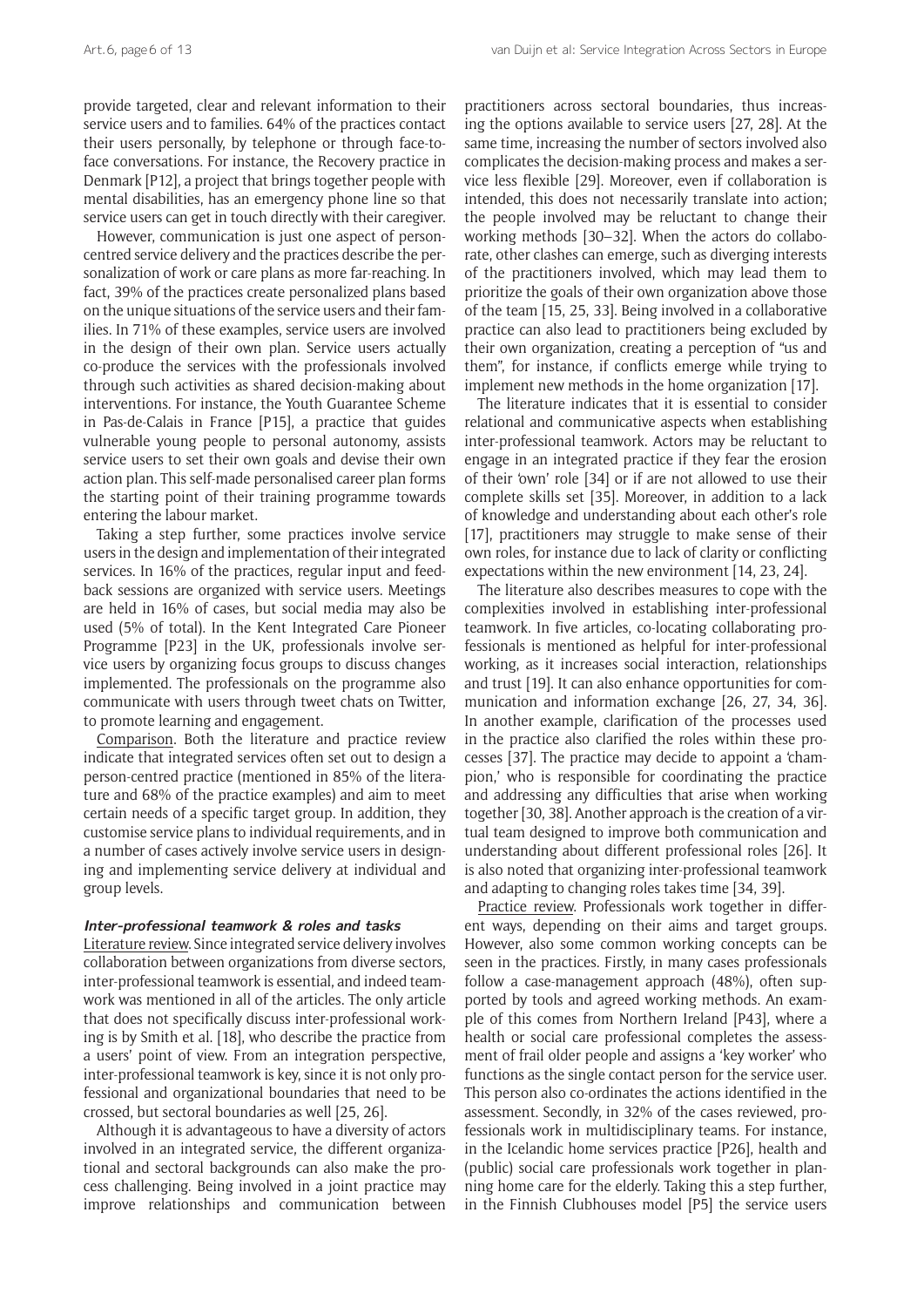themselves are part of multidisciplinary teams, where they play a role as 'laymen' experts. Finally, 32% of the practices studied have located all of their services in one building. The youth employment agencies in Germany [P29] are an example of this type of one-stop-shop approach. Generally, the respondents from the practices also highlighted the complexity of inter-professional working. In the templates, practitioners also described difficulties related to social and organizational factors, such as different professional cultures, unclear definitions of tasks and roles, and a lack of formal arrangements [P7, P11, P33].

Comparison. Most examples of inter-professional teamwork described in the literature and in the practices were based on collaboration between professionals from different organizational backgrounds. Organizing inter-professional teamwork is not always a question of developing top-down technocratic arrangements for structuring teams. Instead, the focus is on creating opportunities for personal interaction. For instance, the literature shows that even if collaborative working is imposed, it may not actually take place and practitioners may continue to work in their organizational or sectoral silos. In the practices review, respondents stress the complexity and pressures involved in working both at the team level and across organizational boundaries. The literature and the practices indicate that conflicts between professionals about which goals the services should prioritize often hamper integration and collaboration. Conflicting organizational and personal interests also present a challenge.

#### **Delivery system**

Literature review. In the previous section it was stressed that communication is a vital component for successful integration across sectors. To facilitate communication, the collaborating organizations may work with shared protocols [37], joint coordinators [14], shared care plans [24], or shared assessments [26, 40, 41]. The increasing use of Information and Communication Technology (ICT) devices may result in new difficulties e.g. due to computer systems which may be incompatible or absent [26, 34, 35, 38]. There are also privacy considerations to be dealt with. Even if electronic systems are compatible, privacy legislation may prohibit the sharing of personal information among different practitioners [24, 29, 38, 42] for reasons of confidentiality. The literature also shows that procedures can easily become overly bureaucratic; this imposes a burden on the practitioners involved and can impact the quality of services [23, 30, 43].

Practice review. Concerning shared delivery systems, practices cite communication and ease of sharing information as important facilitators for service integration. Respondents underline the importance of ensuring that the professionals involved have quick and easy access to all the information they need. The practices recognize the growing relevance of ICT and 'access management' in this respect. Shared information systems may present increased opportunities for delivery of services by practices. An example is ALBORADA in Spain [P41], which has developed a tool which permits professionals from a specified region to access, exchange and share relevant information about service users' records. This helps to ensure greater continuity of care and also means that service users no longer have to keep repeating their case histories.

Comparison. With respect to the more structural elements of integrated service delivery, the literature in this review indicates that optimal communication flow is imperative and that ICT is becoming particularly important in the provision of integrated services. Conversely, shared ICT may present challenges to the flow of information, due to incompatible computer systems or obligations to comply with privacy legislation. The practices review stresses the importance of 'access management' and emphasizes the importance of communication as a vital component of the delivery system.

# **Performance management & Quality of care**

Literature review. Performance management and quality of care parameters were not discussed in half of the literature reviewed. There are studies, however, in which the needs of the service users were measured, e.g. using standardized assessment scales [14, 24, 41]. The design of the service can be described as 'theoretically informed' [44] or 'well-planned' [18], without further clarification. In most of the articles, however, the design of the practice is not discussed. The challenges of performance management may be mentioned. e.g. the need to improve the quality of a practice, while simultaneously coping with budget cuts [23]. In terms of monitoring performance, the reviewed literature provides few details; practice audits [43] or evaluations [15, 28, 39, 45, 46], are usually mentioned but without providing details about how they were carried out. The use of standards and measurements may also be perceived as problematic. Articles refer to the timeconsuming nature of filling out records for measurement purposes [23, 42] or the difficulty in finding adequate measurement indicators to implement monitoring instruments in the first place [30, 31, 44]. The fact that performance management and quality of care programmes are not widely reported, does not necessarily preclude their existence. The authors may simply consider them to be irrelevant to the understanding of the case.

Practice review. In 93% of the practices, progress or performance is monitored. However, it should be noted that practices use a wide range of methods and it is not always clear exactly which parameters are being measured. For instance, some practices use multiple (validated) methods for both internal and external audits. An example of multi-method evaluation is described by the Finnish Kotitori practice [P13], a one-stop-shop for services for the elderly. This practice uses annual surveys of service user satisfaction together with feedback from individual customers to measure service users' outcomes. Additionally, Kotitori actively involves external partners in the evaluation of the service, e.g. an audit was conducted in 2014 by KPMG which focused on the cost-effectiveness of this practice. Other practices reported that they monitor their performance through customer satisfaction surveys or in a more informal way, such as unstructured conversations with service users.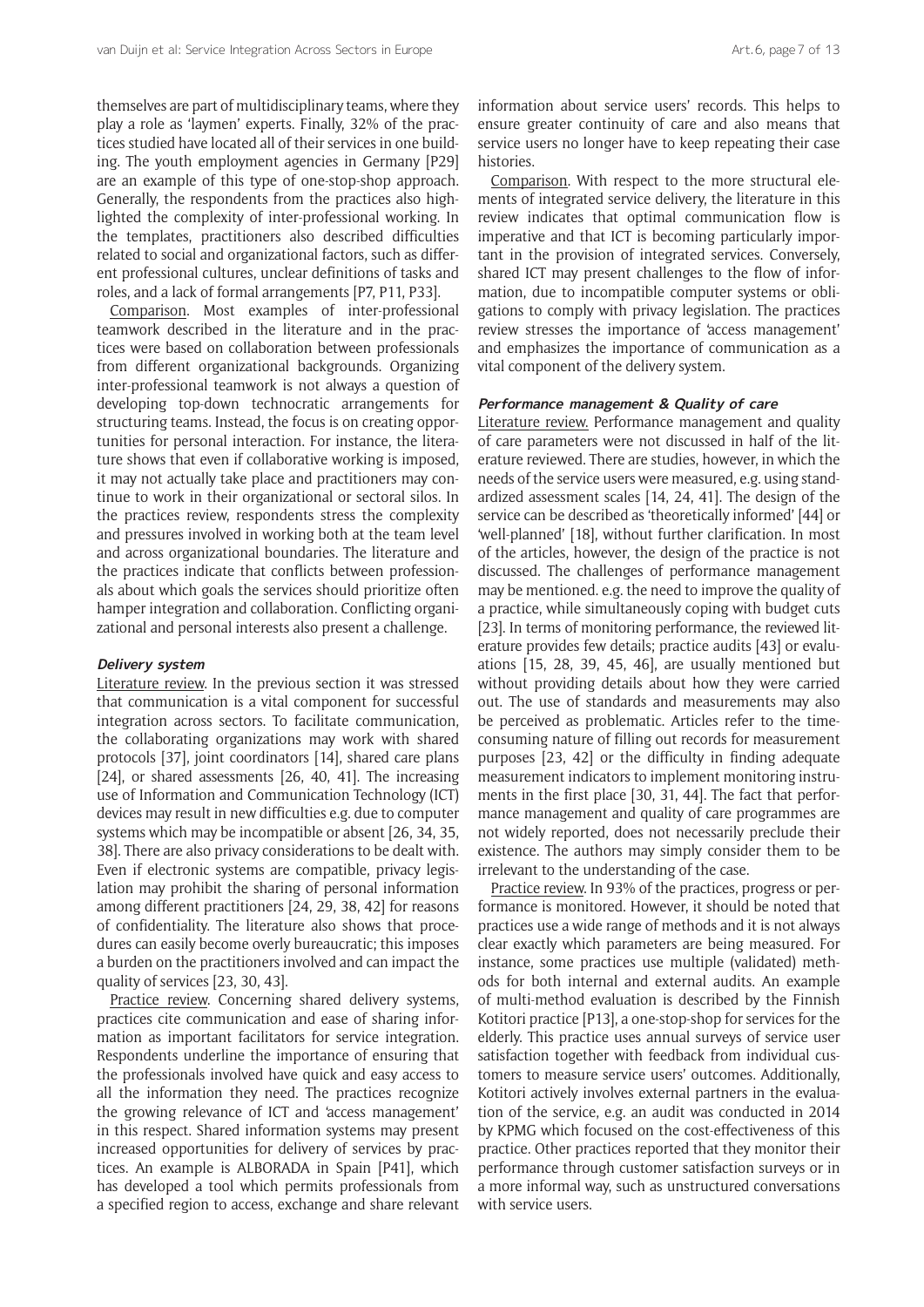Comparison. Performance management is inferred in the literature, but there is little information about how it is carried out. Although it was not discussed in the publications reviewed in this study, practitioners who filled out the templates almost always referred to monitoring and evaluation as being common practice. Although a wide range of measurement tools are described in the practice review, it often remains unclear which parameters are actually being measured and the measurements reported are rarely based on validated instruments.

# **Result-focused learning**

Literature review. This cluster is mentioned least of all in the literature reviewed. Elements related to result-focused learning are discussed in only one third of the papers. Lack of training is cited in the literature as a shortcoming. As a result practitioners may feel anxious about taking on a role for which they have not been trained. [34]. Training sessions and seminars were cited as the most common learning environments used to prepare professionals for new ways of working [29, 38, 43, 47]. Feedback sessions between collaborating actors may also be used to promote learning [46, 47]. Inter-professional working can be perceived as a learning experience in itself, because it is possible to learn from each other more easily in this context, particularly if strong interpersonal relationships and networks are in place [19].

Practice review. In the practices surveyed, professional learning is frequently mentioned as a catalyst for service integration. Service integration often requires the development of new skills and training to prepare professionals for working in a new setting (e.g. working in different types of inter-professional teams). Alternatively, practices may organize team meetings and feedback sessions between professionals to share experiences and encourage learning. Going a step further, some practices mention the incorporation of learning in their work processes to establish a continuous learning and feedback cycle e.g. the French Youth Guarantee Scheme practice [P15] – a practice that provides guidance for vulnerable young people on the way to personal autonomy.

Comparison. Reflection and training or feedback activities are mentioned in the literature as ways of facilitating learning. The practices analysed describe frequent learning activities ranging from sharing experiences to training sessions for feedback and reflection. In general, learning is considered to be a contributing factor towards the development of integrated service delivery. Inter-professional working can even be regarded as a learning experience in itself.

# **Commitment**

Literature review. Information about the commitment of the stakeholders involved is often lacking or is only inferred from the literature reviewed. Any dissension around inter-professional teamwork and commitment becomes particularly evident when the various collaborating organizations have priorities that may clash with the goals of the service [26, 32, 38]. A factor which also has an impact on commitment is the potential lack of resources. For instance, competing pressures on the time available can place unreasonable demands on managing the process or participating in an integrated service [33]. Another issue is staff turn-over and the corresponding shortage of staff, discontinuity in service provision, or reliance on temporary workers who may be of limited suitability for the job required [27, 34].

To ensure commitment, the reviewed literature suggests building on trust and relationships between the actors and securing agreement on clear goals at all levels of the organization [29, 30, 33]. In addition, strategies for increasing commitment should be tailored to a particular group in the practice, since what works at the strategic level will not necessarily apply at the tactical or operational level [33].

Practice review. Commitment is also reported as being of fundamental importance in the practices. Its importance at both the organizational and professional level is highlighted. For instance, in the Belgian Stay on Track practice [P2], i.e. a central helpdesk that provides support for young people in secondary education at risk of dropping out, all the participating organizations are committed to their shared project because they firmly believe in the partnership and its aims. The respondents mention that commitment is one of the key issues for success and sustainability of Stay on Track. Additionally, practices frequently mention that the commitment of professionals, without whom service delivery would be impossible, is at least as important as organizational commitment. It is important for professionals to have a clear understanding of the reason behind integrating services before they acknowledge that spending time on the process is a good investment.

Comparison. Service integration would not take place without the commitment of the stakeholders involved. However, collaboration often adds to the workload of professionals. It needs to be clear to the different stakeholders why it is important to spend time on collaboration and communication. The literature indicates that often the purpose of integration is not clear to those expected to implement the integrated practices. Allocating time for collaboration therefore becomes a lower priority for them. The practice review presents a similar picture; practitioners indicate that organizations only join projects when they believe that integration is better for both the service users and the organization concerned.

# **Transparent entrepreneurship**

Literature review. The cases examined in the literature show that managerial support as well as good leadership in the practice is essential [17, 26, 29, 42–44, 47]. Challenges that may arise in running a practice include time constraints (particularly when the leadership role is in addition to other responsibilities) [34, 38] and potential differences in authority between the collaborating organizations [15, 30, 39].

Considering the finances of these cases it is clear that many practices operate in an environment where sustainable funding is limited or absent [17, 31, 32]. In addition, practices may need to deal with cutbacks [26, 34, 47]. In circumstances such as these, services may become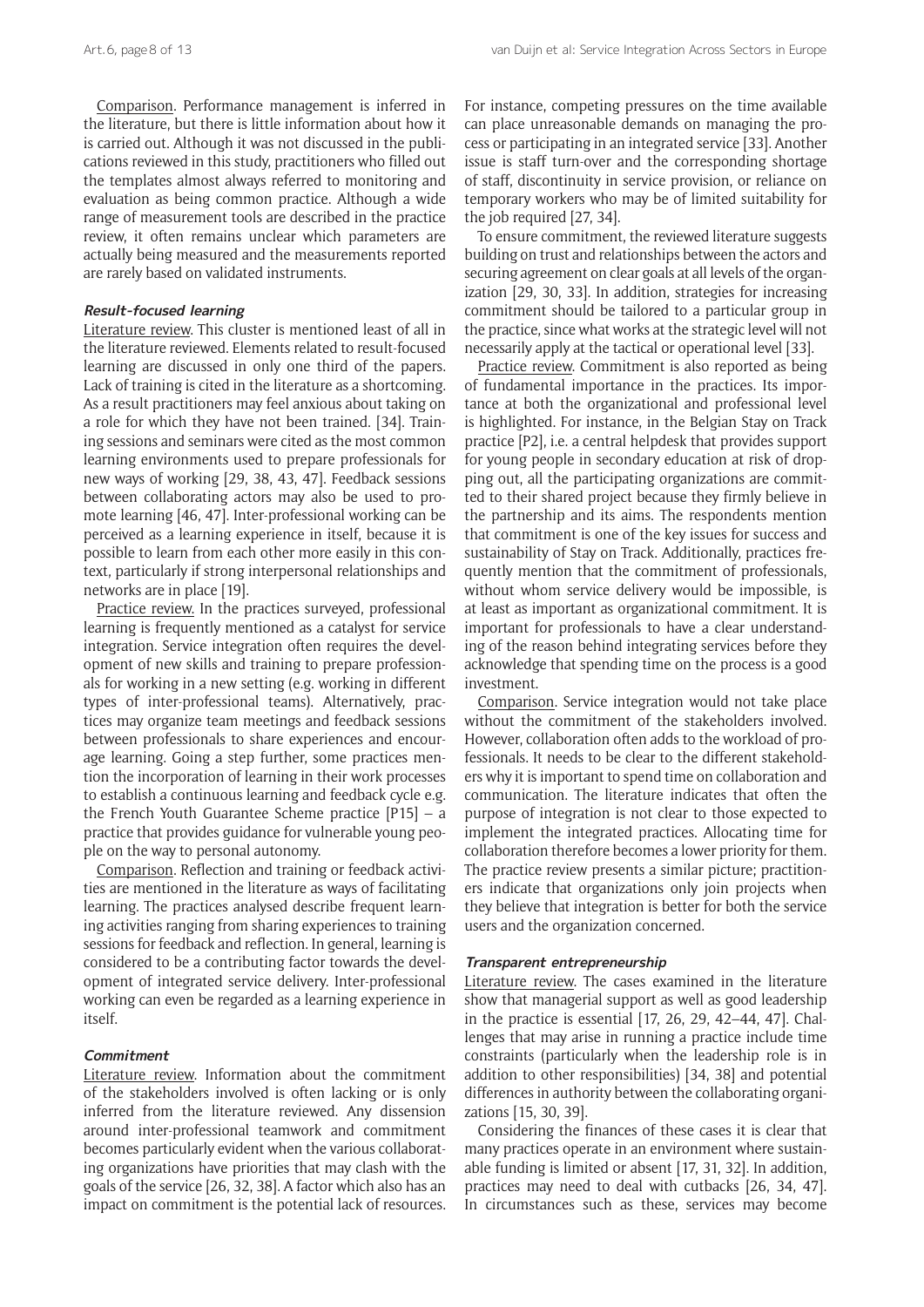increasingly reliant on volunteers [21]. The literature also indicates that joint commissioning may be a preferred financial arrangement within the service [30, 41].

The allocation of time, and other resources to test new ways of working promotes innovation in integrated service delivery [17, 47]. However, even when new or more innovative methods are discovered, it may be difficult to tailor these to existing organizations, because of the different standard operating procedures in place as well as difficulties with being consulted in the home organizations [17]. Practices can even be perceived as driving innovative behaviour through collaboration [35]; a wide range of professional skills are required in this setting.

Practice review. Leadership is frequently mentioned as a success factor for integrated service delivery. The majority of practices (75%) are led by a single public organization, usually a department in a local authority or regional government. For example, the Polish practice "Interpersonal communication in the family and at school" [P32], which organizes workshops and training courses for primary and secondary school students and their parents to support families, is fully funded by a regional governmental organization: the Lower Silesia Province. In other practices (25%), leadership is shared between different agencies. Mostly, these practices are involved in larger collaborative arrangements, like the Danish Recovery practice [P12] in which several municipalities, regional agencies and user organizations participate. In some practice examples, tasks are horizontally divided across the different stakeholders. In others, policymaking is undertaken at national level and implementation at local level.

The practices are financed using different sources and arrangements for funding. Forty-five percent are funded by joint or pooled funding of two or more organizations. In practice, many different variations in joint funding models are used. For instance, local public budgets may be combined with international foundation funds as in the case of the Curcubeu centre, Romania, [P36]. Alternatively local budgets may be combined with national budgets as in the case of Byström youth services, Finland [P3] or public budgets from different sectors, such as health, employment welfare and education may be combined (Galician network for early intervention, Spain, P35). Thirty-four per cent of practices are funded by a single agency. In most cases, this agency is a public organization or some form of inter-organizational collaboration. An example is the Danish Karriereplaner case in Horsens [P27], which is completely financed by this local authority. In 20% of practices, funding is arranged using existing resources, e.g. the health and social care access point in Bolzano, Italy [P16] where staff time is provided by the current organization and no new investment is required for this initiative.

Practices often mention that they give professionals the chance to innovate by providing time and resources for improvement and experimentation. An example of this approach is the British practice 'Inter-professional developments between general practice and adult social work teams' [P17] where professionals are specifically given time to explore, understand and challenge each other on their working practices. According to this practice, these activities facilitate innovation.

Comparison. Both the literature and the practice review show that organizational support and guidance are key factors in the implementation of an integrated service. In the practice review, most practices were run by a single organization. The literature emphasizes the importance of collaborative leadership or the involvement of individuals with a multi-disciplinary background. While the literature and practices highlight the important role of facilitating practitioners in pursuing integrated ways of working, the literature review indicates that insufficient support and guidance can easily impede integration. Both the literature and practice review show that it is important for professionals to have autonomy and resources to test new ways of working as well as to explore, challenge, and learn to understand each other in the workplace.

# **Discussion**

Service integration has become a central issue in public service delivery and professionals and service users are calling for enhanced integration of services to meet multiple and complex needs of vulnerable people. The aim of this paper was to study service integration  $-$  in different forms – between social services and health, employment and education services by analysing peer-reviewed literature and practice reviews.

The findings from the practices in particular show that service integration across sectors exists in a range of forms in a significant number of European countries. Social services collaborate with health care in particular, but often this collaboration extends to other sectors. The data from the practices showed more multi-sector integration than the literature. This finding was to be expected since the respondents to the survey were selected by design. Because of the explorative character of this study no conclusions about the distribution of cases across countries can be drawn. However, it is evident that service integration across sectors is wide-spread across Europe.

Secondly, the DMIC can be applied as a conceptual framework for service integration across sectors. This was demonstrated by the high incidence of clusters and elements that were reported in the literature (see **Table 4**). The clusters were referred to in the majority of the articles reviewed, with the exception of result-focused learning (29%) and quality care (50%). Similar results were found in the practice review. This implies that the DMIC can be used as a framework to analyse service integration across sectors. In addition, consistent use of this framework can improve conceptual clarity with respect to reporting studies on cross-sector integration [1].

Three major issues for further discussion were identified. These relate to person-centeredness, monitoring and evaluation, and transparent entrepreneurship. Firstly, different types of "person-centeredness" are evident in the literature. Service integration tended to focus on smaller groups of people who are coping with complex multiple problems, however, the review identified a second type of service integration that takes a holistic view and addresses the well-being of communities as a whole. Service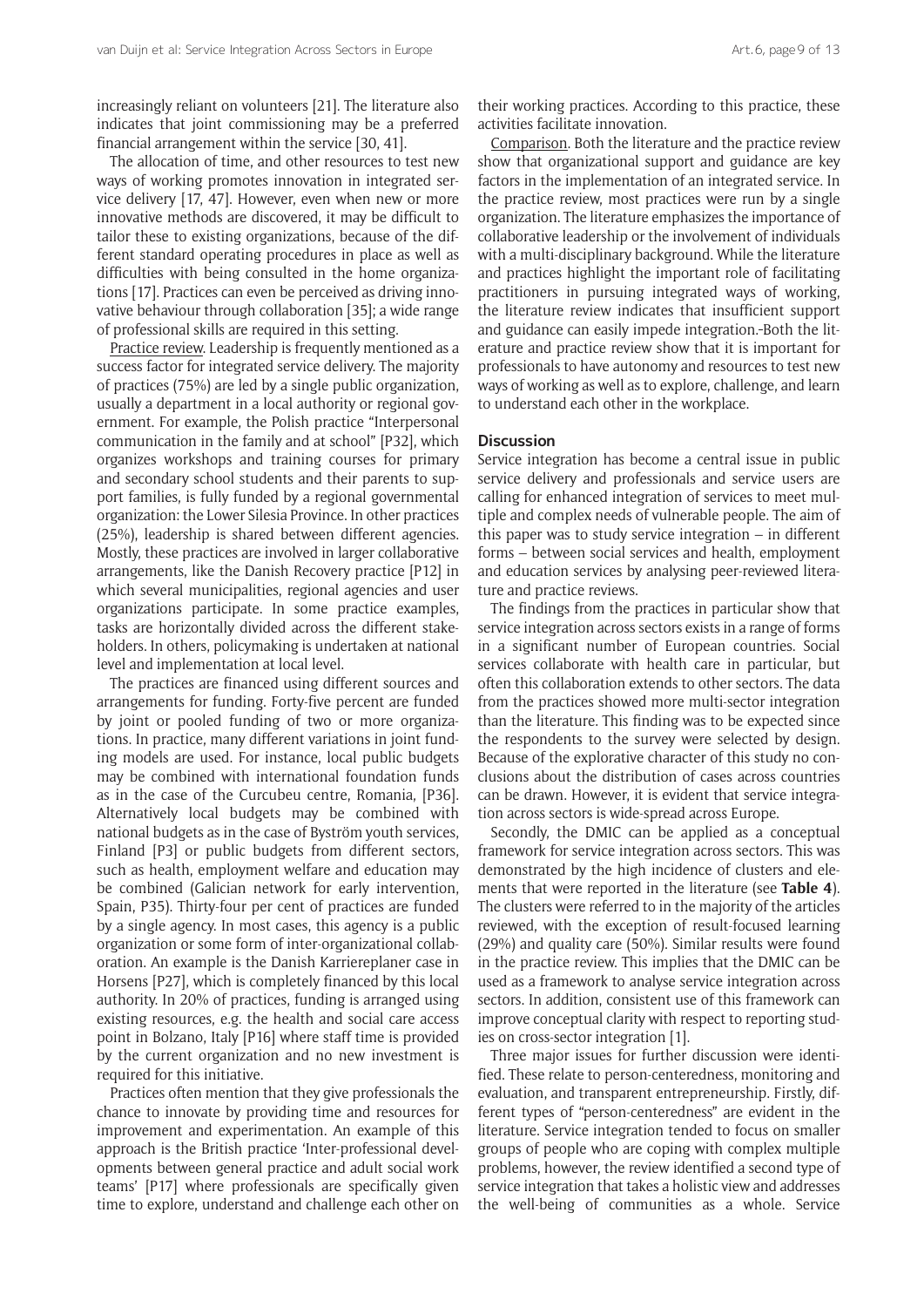integration in both cases involves multiple stakeholders, including service users and members of the public.

With respect to "monitoring and evaluation" the practice review shows that although this is prevalent in service delivery across sectors, it is not yet firmly established. Appropriate measures and measurement tools are not readily available. The literature review also indicates a critical stance towards measurement in general. There are differences in opinion about which measurements are appropriate and there is debate about whether the effect of a practice can be measured in isolation at all [44]. Measurement indeed becomes more challenging when collaborating across sectors, since stakeholders may have conflicting interests and the interpretation of values and outcomes may not be uniform. Practices also have different stakeholders to whom they are accountable, and often the parameters monitored are different. A range of different ICT systems, which are often incompatible, make data collection even more complex. New ways of measurement that are responsive to a diversity of stakeholders and perspectives and take the quality of the process as a standard therefore are required, rather than predefined benchmarks on outcomes and structures [48].

The third issue to be discussed addresses leadership (in DMIC terminology: transparent entrepreneurship). Given the emerging interest in autonomous teams [49, 50], the emphasis on organizational support and leadership was frequently mentioned in this research. In both the literature and practice reviews, leadership is described either as an element of success or crucial to its achievement. This is in line with the umbrella review carried out by Winters et al. (2016), who describe good leadership as fundamental to integrated service delivery. However the definition of what constitutes "good" leadership is not yet clear in this context [1].

#### **Limitations**

The literature search yielded mostly studies from the UK and publications that describe cases of integration between social and health services. These findings may be biased by one of the selection criteria, namely that articles had to be published in English. Based on the practice review, it appears that there are several examples of service integration across sectors in many more European countries and in a wider variety of forms than the scientific publications suggest. Based on this study and the methods used, no conclusion can be drawn about trends per country or about integration between specific sectors in quantitative terms. However, taking into consideration the explorative character of the study, the 34 articles and the 44 practice responses studied did provide sufficient data to highlight trends and facilitators in social service integration. This was the primary aim of the study. Also, the practice review did not find significant differences in integration between different sectors or countries, which may be due in part to the limited number of practices per 'type' of integration on which data was gathered and analysed.

Furthermore, a possible bias in the sampling of practices studied in the review should be noted. All practices selected are members of ESN. ESN has a large outreach in Europe, which may have increased the likelihood of responses to the template. However, using this sampling technique, non-members are not included in the practices review. This limitation does not hold for the literature search. It should also be mentioned that practitioners completed the practice templates themselves. Their perspective may have been influenced by their central role in integrated service delivery.

Another potential for bias is the inclusion of a high number of cases in which social services were collaborating with health services. Since the DMIC was developed in the health sector, this may have influenced the fit of the model to the data. Nevertheless, in the cases where the health sector was not involved or it was just one of several social service partners, the model also seemed to fit well.

# **Future research**

The findings of this study suggest that service integration of social services with health, education and employment services exists in many European countries. Currently research that extends beyond a single sector is limited. As it is increasingly acknowledged that human well-being and health are dependent on factors outside separate domains [4, 5], service integration across sectors in the public domain deserves more scientific attention. This research indicates that the DMIC is an appropriate analytical framework in this respect, however it is recommended to use this instrument to study further examples of service integration across sectors to validate its applicability in more detail. Future research could also involve a cross-case comparative analysis of additional cases, for instance, to explore whether the DMIC is a suitable model for studying the integration between non-health sector services.

To get a better understanding of the underlying concepts, processes and mechanisms of integration across sectors, case studies employing qualitative, interpretative methods can be helpful. These studies may help elucidate how multi-level and cross-sectoral integration works, looking at the functional and normative aspects of integration [11]. Although the present paper reveals a number of generic elements of service integration across sectors, comparative studies may clarify to what extent characteristics of national and/or regional policy systems or welfare models influence service integration.

# **Conclusion**

This study is a preliminary exploration of the current status of service integration in Europe from a social services perspective. On the basis of current publications and practice surveys, the analysis shows that most data is available on the structure and process of developing integration rather than on outcomes. Services integration as described in this study is implemented in Europe in a variety of forms aimed at a variety of target groups and, in a number of cases, populations. In addition, this study explores potential parallels between the information reported in scientific literature on service integration and that highlighted in a survey of practices involved in service integration.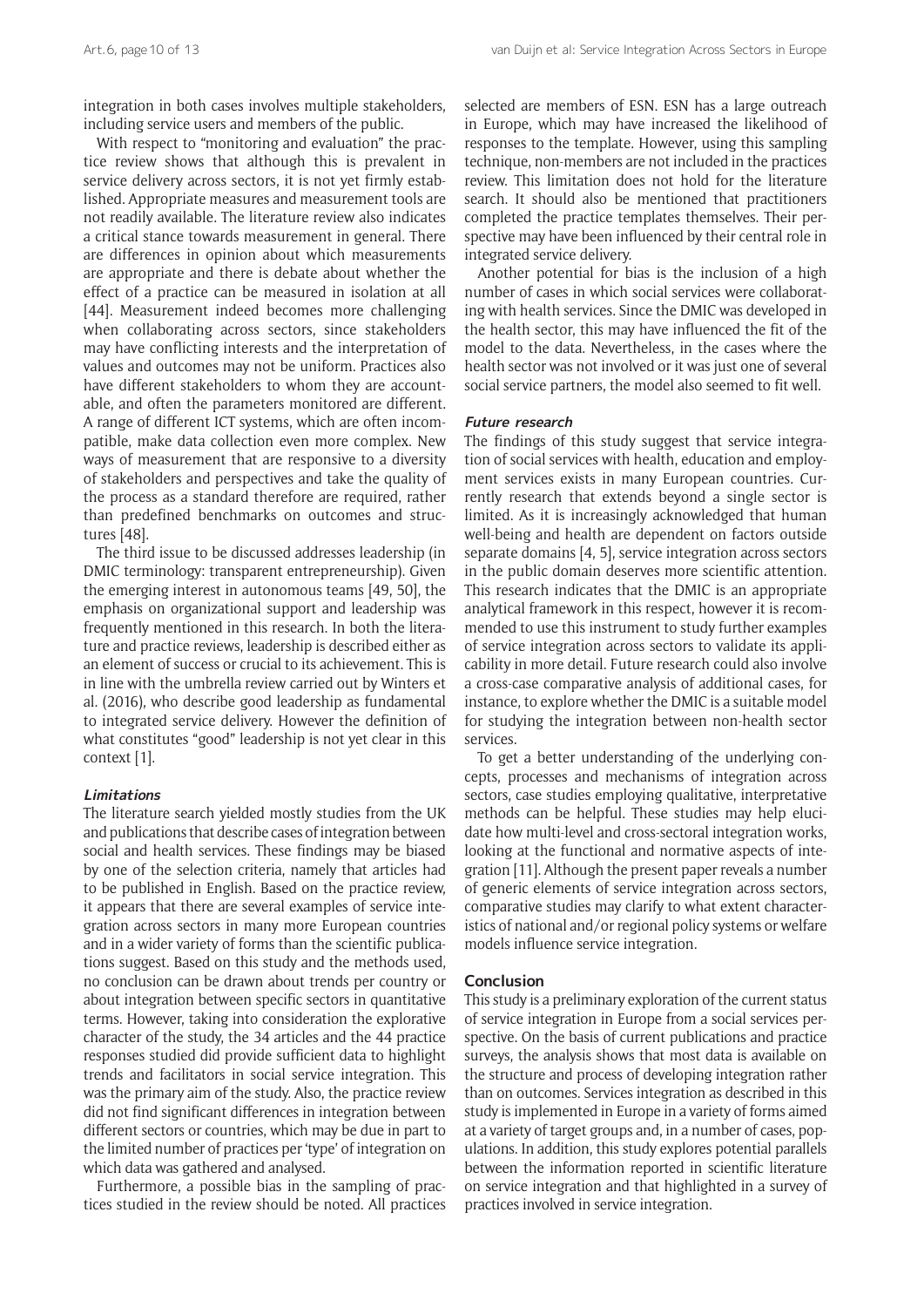There were no substantial differences in terms of concepts, processes and mechanisms between integrated social service delivery described in the literature and in the practices surveyed. However, the practices did present a larger number of integrated services and a wider variety of arrangements in place across Europe than the literature would suggest. Future research into service integration could further explore the differences and similarities of service integration between different sectors from a social services perspective. In exploring whether integration can be understood by similar concepts, processes, and mechanisms across many levels and sectors, this analysis demonstrates that the principles of the DMIC model (which was originally aimed at modelling integration within the health sector) can also be applied to service integration across sectors. Further in-depth case studies could deepen our understanding of the complex processes involved in service integration across sectors and multiple disciplines.

# **Additional Files**

The additional files for this article can be found as follows:

- **Appendix I.** Practice template. DOI: [https://doi.](https://doi.org/10.5334/ijic.3107.s1) [org/10.5334/ijic.3107.s1](https://doi.org/10.5334/ijic.3107.s1)
- **Appendix II.** Overview of included literature and practice examples. DOI: [https://doi.org/10.5334/](https://doi.org/10.5334/ijic.3107.s2) [ijic.3107.s2](https://doi.org/10.5334/ijic.3107.s2)
- **Appendix III.** Data structure. DOI: [https://doi.](https://doi.org/10.5334/ijic.3107.s3) [org/10.5334/ijic.3107.s3](https://doi.org/10.5334/ijic.3107.s3)

#### **Reviewers**

Frances Morton-Chang, MHSc, PhD, CIHR Health Systems Impact Fellow, Advantage Ontario and the University of Toronto, Design and Dementia Co-lead, brainXchange, Canada.

One anonymous reviewer.

#### **Competing Interests**

The authors have no competing interests to declare.

# **References**

- 1. **Winters, S, Magalhaes, L, Kinsella, EA** and **Kothari, A.** Cross-sector Service Provision in Health and Social Care: An Umbrella Review. *International Journal of Integrated Care*, 2016; 16(1): 1–19. DOI: <https://doi.org/10.5334/ijic.2460>
- 2. **Kodner, DL.** All together now: a conceptual exploration of integrated care. *Healthcare quarterly* (Toronto, Ont.), 2009; 136–15.
- 3. **Leutz, WN.** Five laws for integrating medical and social services: lessons from the United States and the United Kingdom. *The Milbank quarterly*, 1999; 77(1): 77–110. DOI: [https://doi.](https://doi.org/10.1111/1468-0009.00125) [org/10.1111/1468-0009.00125](https://doi.org/10.1111/1468-0009.00125)
- 4. **Huber, M, Knottnerus, JA, Green, L, van der Horst, H, Jadad, AR, Kromhout, D, Leonard, B, Lorig, K, Loureiro, MI, van der Meer, JWM,**  Schnabel, P, Smith, R, van Weel, C and Smid, **H.** How should we define health? *BMJ* (Clinical

research ed.). 2011; 343(d4163): 1–3. DOI: [https://](https://doi.org/10.1136/bmj.d4163) [doi.org/10.1136/bmj.d4163](https://doi.org/10.1136/bmj.d4163)

- 5. **Huber, M, van Vliet, M, Giezenberg, M, Winkens, B, Heerkens, Y, Dagnelie, PC** and **Knottnerus, JA.** Towards a 'patient-centred' operationalisation of the new dynamic concept of health: a mixed methods study. *BMJ open*, 2016; 5: e010091. DOI: [https://doi.](https://doi.org/10.1136/bmjopen-2015-010091) [org/10.1136/bmjopen-2015-010091](https://doi.org/10.1136/bmjopen-2015-010091)
- 6. **Genet, N, Boerma, WGW, Kringos, DS, Bouman, A, Francke, AL, Fagerström, C, Melchiorre, MG, Greco, C** and **Devillé, W.** Home care in Europe: a systematic literature review. *BMC Health Services Research*, 2011; 11: 207. DOI: [https://doi.](https://doi.org/10.1186/1472-6963-11-207) [org/10.1186/1472-6963-11-207](https://doi.org/10.1186/1472-6963-11-207)
- 7. **Head, BW** and **Alford, J.** Wicked problems: Implications for public policy and management. *Administration & Society*, 2013; 47(6): 711–739. DOI: <https://doi.org/10.1177/0095399713481601>
- 8. **Rodríguez, C, Langley, A, Béland, F** and **Denis, J.** Governance, power, and mandated collaboration in an interorganizational network. *Administration & Society*, 2007; 39(2): 150–193. DOI: [https://doi.](https://doi.org/10.1177/0095399706297212) [org/10.1177/0095399706297212](https://doi.org/10.1177/0095399706297212)
- 9. **Minkman, MMN.** Developing Integrated Care: *Toward a Development Model for Integrated Care*. Deventer: Kluwer; 2012. ISBN: 978 90 13 10026 6.
- 10. **Lara Montero, A, Van Duijn, S, Zonneveld, N, Minkman, M** and **Nies, H.** Integrated social services in Europe. *European Social Network*, 2016; Brighton. ISBN: 978 0 9934556 2 9.
- 11. **Valentijn, PP, Schepman, SM, Opheij, W** and **Bruijnzeels, MA.** Understanding integrated care: a comprehensive conceptual framework based on the integrative functions of primary care. *International Journal of Integrated Care*, 2013; 13: 1–12. DOI: <https://doi.org/10.5334/ijic.886>
- 12. **Wagner, EH, Austin, BT, Davis, C, Hindmarsh, M, Schaefer, J** and **Bonomi, A.** Improving chronic illness care: Translating evidence into action. *Health Affairs*. 2001; 20(6): 64–78l. DOI: [https://doi.](https://doi.org/10.1377/hlthaff.20.6.64) [org/10.1377/hlthaff.20.6.64](https://doi.org/10.1377/hlthaff.20.6.64)
- 13. **Barr, VJ, Robinson, S, Marin-Link, B, Underhill, L, Dotts, A, Ravensdale, D** and **Salivaras, S.** The Expanded Chronic Care Model: An integration of concepts and strategies from population health promotion and the Chronic Care Model. *Hospital Quarterly*, 2003; 7(1): 73–82. DOI: [https://doi.](https://doi.org/10.12927/hcq.2003.16763) [org/10.12927/hcq.2003.16763](https://doi.org/10.12927/hcq.2003.16763)
- 14. **Hansson, J, Øvretveit, J, Askerstam, M, Gustafsson, C** and **Brommels, M.** Coordination in networks for improved mental health service. *International Journal of Integrated Care*, 2010; 10: 1–9. DOI: <https://doi.org/10.5334/ijic.511>
- 15. **Mahmud, AJ, Olander, E, Wallenberg, L** and **Haglund, BJA.** Health promoting settings in primary health care – 'hälsotorg': an implementation analysis. *BMC Public Health*. 2010; 10(1): 707. DOI: <https://doi.org/10.1186/1471-2458-10-707>
- 16. **Kellehear, A.** Compassionate communities: Endof-life care as everyone's responsibility. QJM: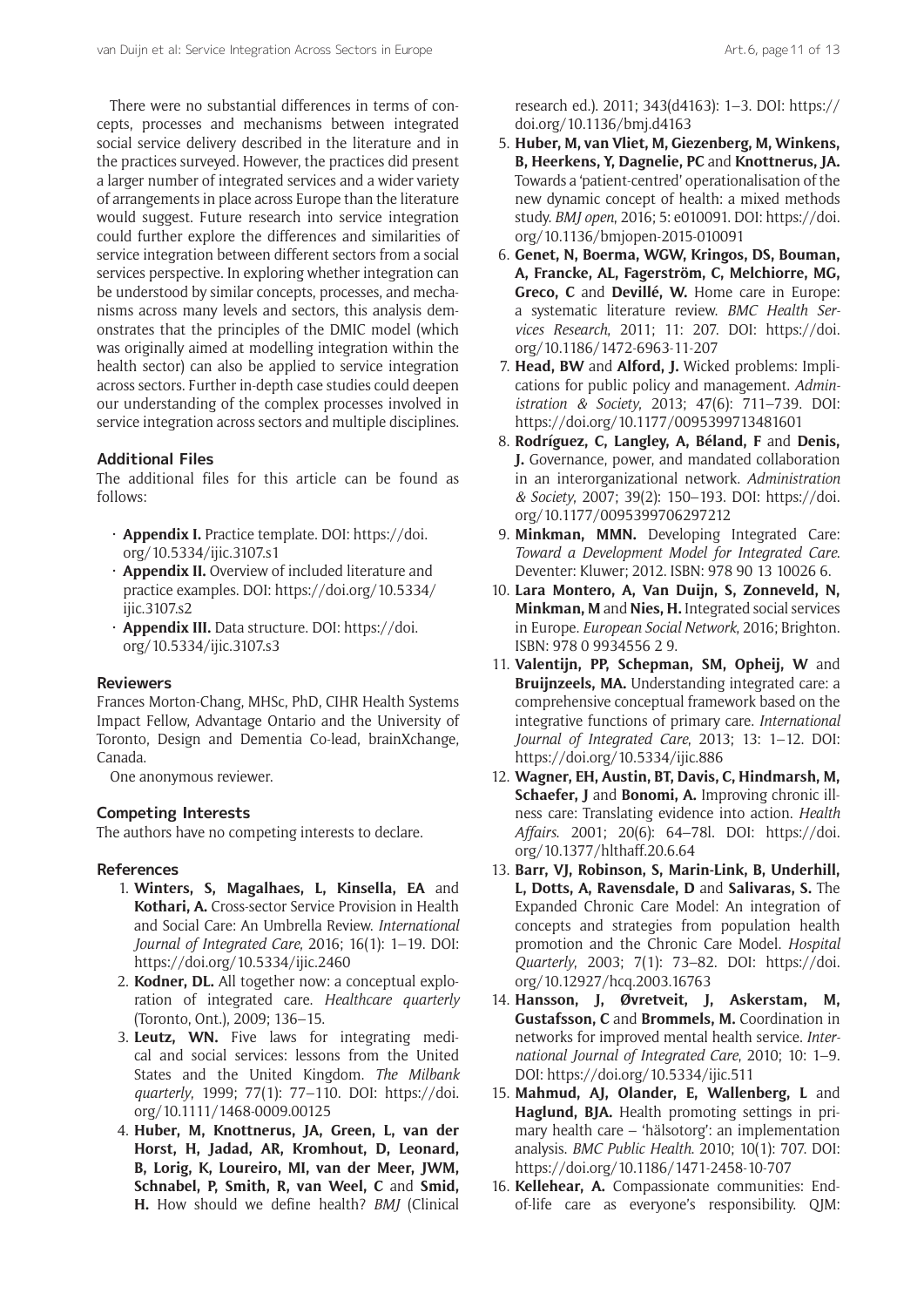*An International Journal of Medicine*, 2013; 106: 1071–1075. DOI: [https://doi.org/10.1093/qjmed/](https://doi.org/10.1093/qjmed/hct200) [hct200](https://doi.org/10.1093/qjmed/hct200)

- 17. **Germundsson, P** and **Danermark, B.** Vocational rehabilitation, interagency collaboration and social representations. *Work*, 2012; 42: 507–517.
- 18. **Smith, LH, Hviid, K, Frydendall, KB** and **Flyvholm, M.** Improving the psychosocial work environment at multi-ethnic workplaces: A multi-component intervention strategy in the cleaning industry. *International Journal of Environmental Research and Public Health*, 2013; 104: 996–5010. DOI: [https://doi.](https://doi.org/10.3390/ijerph10104996) [org/10.3390/ijerph10104996](https://doi.org/10.3390/ijerph10104996)
- 19. **Williams, PM.** Integration of health and social care: a case of learning and knowledge management. *Health and Social Care in the Community*, 2012; 20(5): 550–560. DOI: [https://doi.](https://doi.org/10.1111/j.1365-2524.2012.01076.x) [org/10.1111/j.1365-2524.2012.01076.x](https://doi.org/10.1111/j.1365-2524.2012.01076.x)
- 20. **Richardson, J, Goss, Z, Pratt, A, Sharman, J** and **Tighe, M.** Building HIA approaches into strategies for green space use: an example from Plymouth's (UK) Stepping Stones to Nature project. *Health Promotion International*, 2012; 28(4): 502–511. DOI: <https://doi.org/10.1093/heapro/das033>
- 21. **Svendsen, GLH.** Socio-spatial Planning in the Creation of Bridging Social Capital: The Importance of Multifunctional Centers for Intergroup Networks and Integration. *International Journal of Social Inquiry*, 2010; 3(2): 45–73.
- 22. **Green, L** and **Dicks, J.** Being there for each other – who fills the gaps? A case of a young person with a neurological disability by a children's social worker and a case manager. *Social Care and Neurodisability*, 2012; 3(1): 5–13. DOI: [https://doi.](https://doi.org/10.1108/20420911211207017) [org/10.1108/20420911211207017](https://doi.org/10.1108/20420911211207017)
- 23. **Collins, F** and **Mccray, J.** Partnership working in services for children: Use of the common assessment framework. *Journal of Interprofessional Care*, 2012; 26: 134–140. DOI: [https://doi.org/10.3109/1](https://doi.org/10.3109/13561820.2011.630111) [3561820.2011.630111](https://doi.org/10.3109/13561820.2011.630111)
- 24. **Hansson, J, Øvretveit, J** and **Brommels, M.** Case study of how successful coordination was achieved between a mental health and social care service in Sweden. *The International Journal of Health Planning and Management*, 2012; 27(2): 132–145. DOI: <https://doi.org/10.1002/hpm.1099>
- 25. **Carlisle, S.** Tackling health inequalities and social exclusion through partnership and community engagement? A reality check for policy and practice aspirations from a Social Inclusion Partnership in Scotland. *Critical Public Health*, 2010; 20(1): 37–41. DOI:<https://doi.org/10.1080/09581590802277341>
- 26. **King, G, Donnell, CO, Boddy, D, Smith, F, Heaney, D** and **Mair, FS.** Boundaries and e-health implementation in health and social care. *BMC Medical Informatics and Decision Making*, 2012; 12(100): 1–11. DOI: <https://doi.org/10.1186/1472-6947-12-100>
- 27. **Petch, A, Cook, A** and **Miller, E.** Partnership working and outcomes: do health and social care partnerships deliver for users and carers? *Health and Social*

*Care in the Community*, 2013; 21(6): 623–633. DOI: <https://doi.org/10.1111/hsc.12050>

- 28. **Hall, E** and **Mcgarrol, S.** Progressive localism for an ethics of care: Local Area Co-ordination with people with learning disabilities. *Social & Cultural Geography*, 2013; 14(6): 689–709. DOI: [https://doi.org/10.](https://doi.org/10.1080/14649365.2013.803290) [1080/14649365.2013.803290](https://doi.org/10.1080/14649365.2013.803290)
- 29. **Sestoft, D, Rasmussen, MF, Vitus, K** and **Kongsrud, L.** The police, social services and psychiatry cooperation in Denmark — A new model of working practice between governmental sectors. A description of the concept, process, practice and experience. *International Journal of Law and Psychiatry*, 2014; 37(4): 370–375. DOI: [https://doi.](https://doi.org/10.1016/j.ijlp.2014.02.007) [org/10.1016/j.ijlp.2014.02.007](https://doi.org/10.1016/j.ijlp.2014.02.007)
- 30. **Hunter, DJ** and **Perkins, N.** Partnership working in public health: the implications for governance of a systems approach. *Journal of health services research and policy*, 2012; 17(2): 45–52. DOI: [https://doi.](https://doi.org/10.1258/jhsrp.2012.011127) [org/10.1258/jhsrp.2012.011127](https://doi.org/10.1258/jhsrp.2012.011127)
- 31. **Taylor-Robinson, DC, Lloyd-Williams, F, Orton, L, Moonan, M, O'Flaherty, M** and **Capewell, S.** Barriers to partnership working in public health: A qualitative study. *PLoS ONE*, 2012; 7(1): e29536. DOI: <https://doi.org/10.1371/journal.pone.0029536>
- 32. **Watson, MC, Mulvaney, CA, Kendrick, D, Stewart, J, Coupland, C, Hayes, M** and **Wynn, P.** National survey of the injury prevention activities of children's centres. *Health and Social Care in the Community*, 2014; 22(1): 40–46. DOI: [https://doi.](https://doi.org/10.1111/hsc.12059) [org/10.1111/hsc.12059](https://doi.org/10.1111/hsc.12059)
- 33. **Hendriks, A, Gubbels, JS, Vries, NK, De Seidell, JC, Kremers, SPJ** and **Jansen, MWJ.** Interventions to promote an integrated approach to public health problems: An application to childhood obesity. *Journal of Environmental and Public Health*, 2012; 2012: 1–14. DOI: [https://doi.](https://doi.org/10.1155/2012/913236) [org/10.1155/2012/913236](https://doi.org/10.1155/2012/913236)
- 34. **Belling, R, Whittock, M, Mclaren, S, Burns, T, Catty, J, Jones, IR** and **Rose, D.** Achieving continuity of care: Facilitators and barriers in community mental health teams. *Implementation Science*, 2011; 6(23): 1–7. DOI: <https://doi.org/10.1186/1748-5908-6-23>
- 35. **Pittam, G, Secker, J** and **Ford, F.** The role of interprofessional working in the Pathways to Work Condition Management Programmes. *Journal of Interprofessional Care*, 2010; 24(6): 699–709. DOI: <https://doi.org/10.3109/13561821003590831>
- 36. **Wilberforce, M, Harrington, V, Brand, C, Tucker, S, Abendstern, M** and **Challis, D.** Towards integrated community mental health teams for older people in England: progress and new insights. *International Journal of Geriatric Psychiatry*, 2010; 26: 221–228. DOI:<https://doi.org/10.1002/gps.2517>
- 37. **Webber, M, Mccree, C, Angeli, P** and **Webber, M.** Inter-agency joint protocols for safeguarding children in social care and adult mental-health agencies: a cross-sectional survey of practitioner experiences. *Child & Family Social Work*, 2013; 18: 149–158. DOI: <https://doi.org/10.1111/j.1365-2206.2011.00816.x>